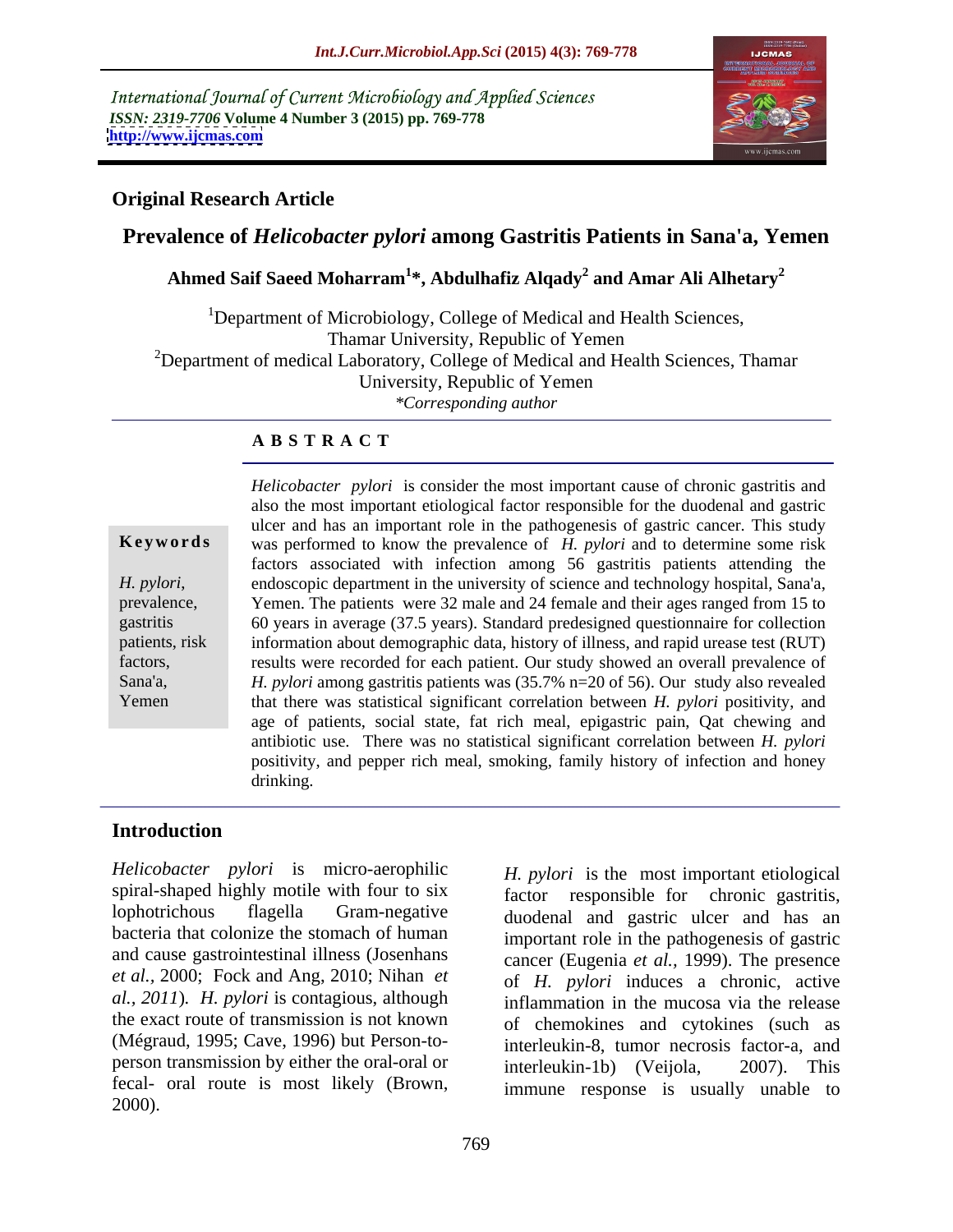eradicate the organism and instead leads to **Material and Methods** persistent gastric mucosal damage (Malaty, 2007). A variety of virulence factors **Sample size** contribute to *H. pylori* 's ability to cause

*H. pylori* infect at least half of the world's population and this making it the most widespread infection in the world. (Chair *et* 56 specimen to avoid the errors. The sample *al.,* 2010). Infections are usually acquired in early childhood in all countries (Kusters *et*  carried out in Taiz, Yemen which showed *al.,* 2006). However, the infection rate of prevalence of *H. pylori* infection among 80 children in developing nations is higher than  $\mu$  patients was 53% (A-Ameri & Alkadasi, in industrialized nation, probably due to poor sanitary conditions. The prevalence of *H. pylori* is higher in the developing countries and lower in the developed world,<br>its prevalence is highly variable in relation In this cross-sectional study, we studied a to geography, ethnicity, age, and total of 56 clinical biopsies collected from socioeconomic factors (Chair *et al.,* 2010). patients undergoing endoscopy during the evaluate the organism and investral cases. **Material and Methods**<br>
epersiones generalis and investred factors comparisons assumpt size was calculated using the<br>
countrive of  $H$ ,  $p_2$  in the interaction of the interaction

and noninvasive (indirect) have been developed to diagnose *H. pylori* infection(Veijola, 2007). Rapid and correct **Data collection** diagnosis of *H. pylori* is critical for treatment and to prevent potential Standard predesigned questionnaire was complications (Abo-Shadi *et al.,* 2013). used to collect information such as name, Rapid urease test is based on the capacity of age, sex, social status, demographic data, *H. pylori* if present in biopsy specimen to history of illness, and tests results all above secrete the enzyme urease into a urea containing medium, the bacterial urease splits urea into ammonia and Co2, and pH of the medium rises and cause the color change

It is a quick and simple test with a sensitivity about 88-90% and a specificity was directly transfer from endoscope into close to 100% (Malfertheiner *et al*., 1996; the container containing urea and phenol red Oona *et al*., 2004). The aims of the present study were to know the prevalence of *H. pylori* hydrolyze urea to ammonia, which *pylori* among the gastritis patients attending raises the pH of the medium, and changes the endoscopic department in the university of sciences and technology hospital (USTH), Sana'a, Yemen and to determine some risk

# **Sample size**

mucosal damage (Makola *et al*., 2007). The sample size was calculated using the *Epi-Info-* system, a fifty specimen should be collected depend on the results of calculation but we increased the number into size was calculated according to study patients was 53% (A-Ameri *&* Alkadasi, 2013).

# **Sample collection**

Several techniques, both invasive (direct) ending in  $22<sup>nd</sup>$  September 2013 at the In this cross-sectional study, we studied a period started in 8 September 2013 and USTH, Sana'a, Yemen.

# **Data collection**

data were recorded for each patient.

# **Specimen collection**

of the pH indicator dye. A total of 56 specimens (biopsies) were taken from the patients by a specialist doctor at the department of endoscopy, each biopsy was directly transfer from endoscope into as an indicator. The urease produced by *H.*  the color of the medium, the results were read and documented.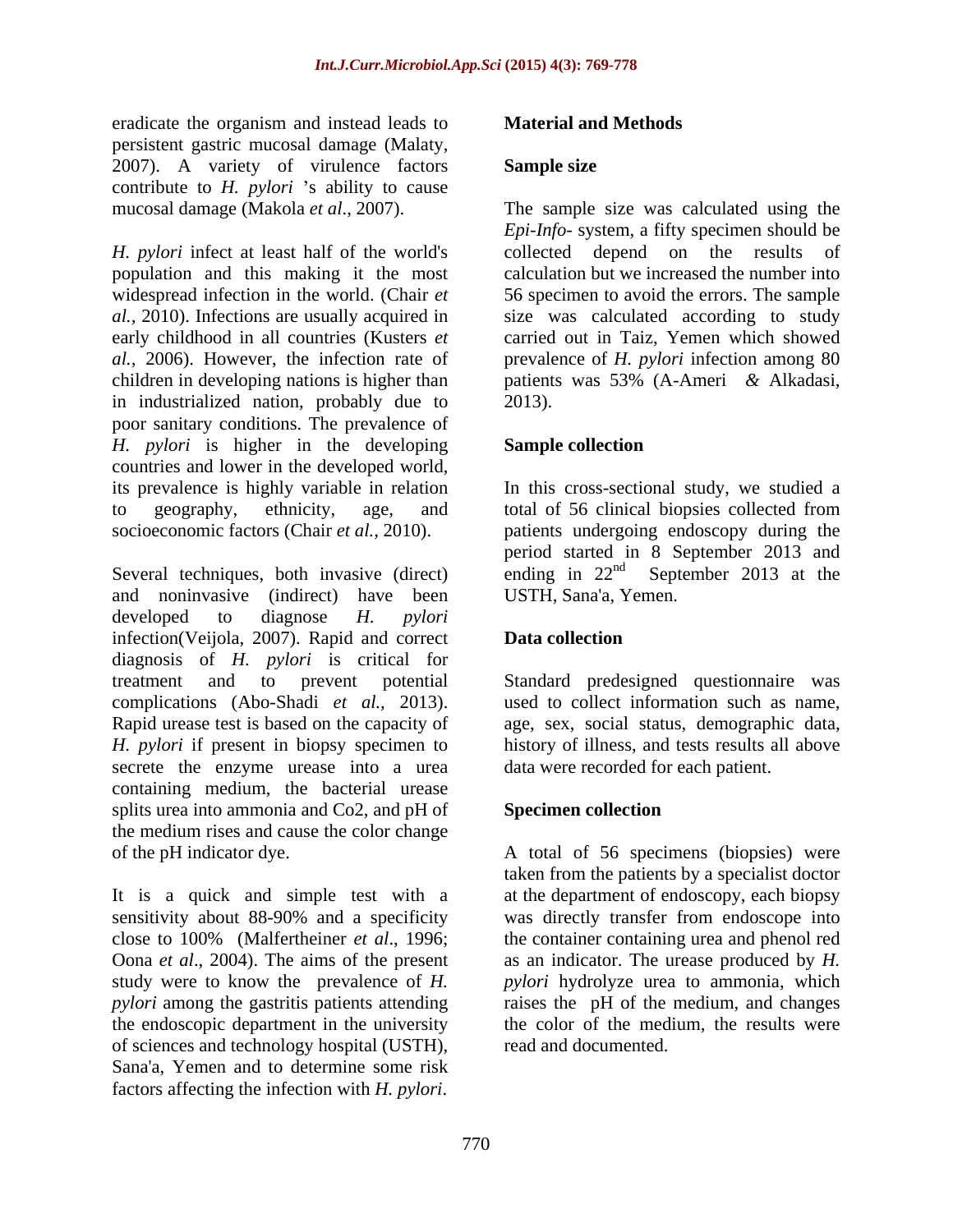A patient was considered to be *H. pylori* were positive for *H. pylori*, while the positive by RUT if the color of the specimen in the medium changed from yellow to red within 30 minutes at room temperature **Prevalence of** *H. pylori* **among male and** while considered to be *H. pylori* negative if **female** the color of the specimen in the medium

This study was performed to estimate the prevalence of *H. pylori* infection among 56 gastritis patients attending the USTH, Sana'a, Yemen. The results were analyses using SPSS version 14 and Microsoft excel **Distribution**  $2010$  software and presented in tables $(1-11)$ . **patients ages** 2010 software and presented in tables(1-11). A total of 56 patients 32 (57%) males and 24 (43%) female, attending the endoscopic department of USTH, Sana'a, Yemen were included in this study. The age of the patients was between 15 and 60 years with a mean age 35.5 years. A total number 20 patients gave positive result in RUT. 2 (3.6%) from10 had *H. pylori* and the

A patient was considered to be *H. pylori* positive by RUT if the color of the specimen in the medium changed from yellow to red<br>within 30 minutes at room temperature social status. within 30 minutes at room temperature while considered to be *H. pylori* negative if the color of the specimen in the medium remain yellow (no change to red). In the following we will view the results that we got it during the study support that by tables and figures for prevalence of *H. pylori* in the Sana'a city, Yemen and also the risk factors that studied with illustrating either *pylori*. them as significant (P value  $\leq 0.05$ ) or not significant (P value  $\geq 0.05$ ) for infected with *H. pylori* infection among gastritis patients.

# **Prevalence of** *H. pylori* **among gastritis**

The prevalence of *H. pylori* among gastritis patients are presented in the tables (1-11). From a total of 56 specimen 20 (35.7%) remaining 36 (64.3%) were negative.

# **female**

remain yellow (no change to red). The prevalence of *H. pylori* among males **Result and Discussion gastritis patients 32 were male and 24 were** and females is present in table: 1. From 56 female. The prevalence was higher in female than in male. From 24 female  $12$   $(21.4\%)$ had *H. pylori* while in male 8 (14.3%) of 32 had *H. pylori*.

# **Distribution of** *H. pylori* **according to patients ages**

Distribution of *H. pylori* according age of patients shown in table 2. the prevalence was the highest in age group2 (21-40years) from 30 patients 16 (28%) had *H. pylori* followed by age group1  $(\leq 20$ years) in which lowest prevalence was in age group 3 in which 2 (3.6%) from10 had *H. pylori*.

# **Distribution of** *H. pylori* **according to social status.**

The prevalence of *H. pylori* according to social state shown in table 3. which showed high prevalence of *H. pylori* in married patients. from 56 patients 44 were married from which 18 (32.1%) had *H. pylori* while 12 were single from which 2 (3.2%) had *H. pylori*.

# **Distribution of** *H. pylori* **in patients with history of Pepper rich meal.**

**patients in USTH history of Pepper rich meal which shown in** The prevalence of *H. pylori* in patients with history of Pepper rich meal which shown in table .4**.** from 28 patients who eat meal rich with pepper 12 (21.14%) had *H. pylori* while from 28 patients who do not eat meal rich with pepper 8 (14.3%) had *H. pylori* **.**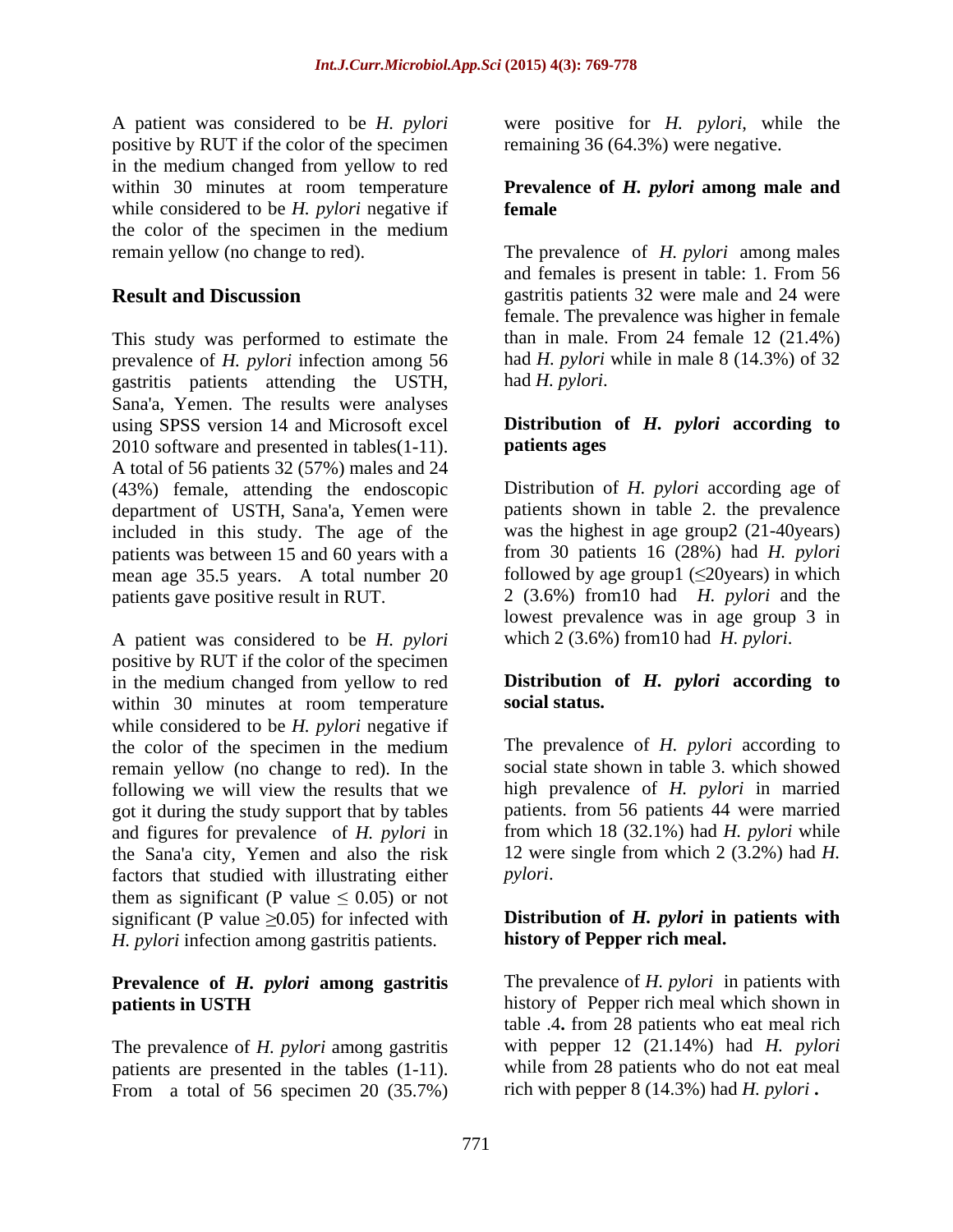with fat 4 (7.1%) had *H. pylori* while from table 10. 46 patients who do not eat meal rich with fat

smokers. From the 14 patients who smoke 6 (10.7%) had *H. pylori*.

# **and non-Oat chewer patients.** developing countries and 25-50% in

Table 8. represent prevalence of *H. pylori* in Qat chewer and non-Qat chewer patients. The results of our study showed an overall

# **Prevalence of** *H. pylori* **and history of family infection.** volunteer students was 35% (Almadi *et al.*,

while in the 32 who do not has family serum IgM by ELISA (A-Ameri  $\&$ history of infection 8 (14.3%) had *H. pylori*.

# **Distribution of** *H. pylori* **in patients with Prevalence of** *H. pylori* **and antibiotics use**

**history of fat rich meal.**<br>The prevalence *H. pylori* in the patients who<br>The prevalence of *H. pylori* in patients with use antibiotics was (32.1%) 18 of 46 history of fat rich meal which shown in patients, while in the patients who do not table 5**.** from 10 patients who eat meal rich use antibiotics was (3.6%) 2 of 10 patients The prevalence *H. pylori* in the patients who use antibiotics was (32.1%) 18 of 46 table 10.

# 16 (28.6%) had *H. pylori* **. hetable in the set of** *H. pylori* **and honey drinking by the set of** *H. pylori* **and honey drinking <b>Epigastric pain in gastritis patients Prevalence of** *H. pylori* **and honey drinking**

The results of epigastric pain in gastritis honey drinkers, 10 (17.9%) of them have *H.*  patients are presented in table 6. all patients *pylori* infection, while the other 30 patients with gastritis were shown to have epigastric who did not drink honey, 10 (17.9%) had *H*. pain. *pylori* table 11. From 56 patients, 26 were found to be

**Distribution of** *H. pylori* **according to** *H. pylori* is one of the most common chronic **smoking. bacterial infection of humans and has a** Table 7. represent prevalence of *H. pylori* in studies strongly suggested that more than smokers and non-smokers patients . From 56 50% of the world's population are colonized patients 14 was smokers and 42 non- by *H. pylori* (Mitipat *et al.,* 2005 ). The **Distribution of** *H. pylori* **in Qat chewing** worldwide distribution. Epidemiological prevalence of *H. pylori* infection varies widely according to geographical area, patient age and socioeconomic status. Rates of infection range between 70-90% in developing countries and 25-50% in

From 56 patients 34 are Qat chewers while prevalence of *H. pylori* among gastritis 22 non-Qat chewers. The prevalence of *H.*  patients was (35.7%, n=20 of 56). A study in *pylori* was higher in Qat chewers than non- Palestine (2007) agree with our results Qat chewers. From 34 who chewing Qat which showed that the prevalence of *H.*  21(21.4%) had *H. pylori* while in non-Qat *pylori* infection according to RUT among 80 chewers 8 (14.3%) of 22 had *H. pylori.* patients was 32.6% (Abu-Mugesieb, 2007). The prevalence of *H. pylori* and family does not agree with our results which history of infection presented in table 9. showed that the prevalence of *H. pylori* From 56 patients 24 has family history of infection among 80 patients was 53%, but in infection in which 12 (21.4%) had *H. pylori* their study they depended on detection of developed countries (Tanih *et al.*, 2010).<br>The results of our study showed an overall Another study from Saudi Arabia showed that the prevalence of *H. pylori* among 120 volunteer students was 35% (Almadi *et al.,* 2007). A study in Taiz, Yemen (2013) serum IgM by ELISA (A-Ameri *&*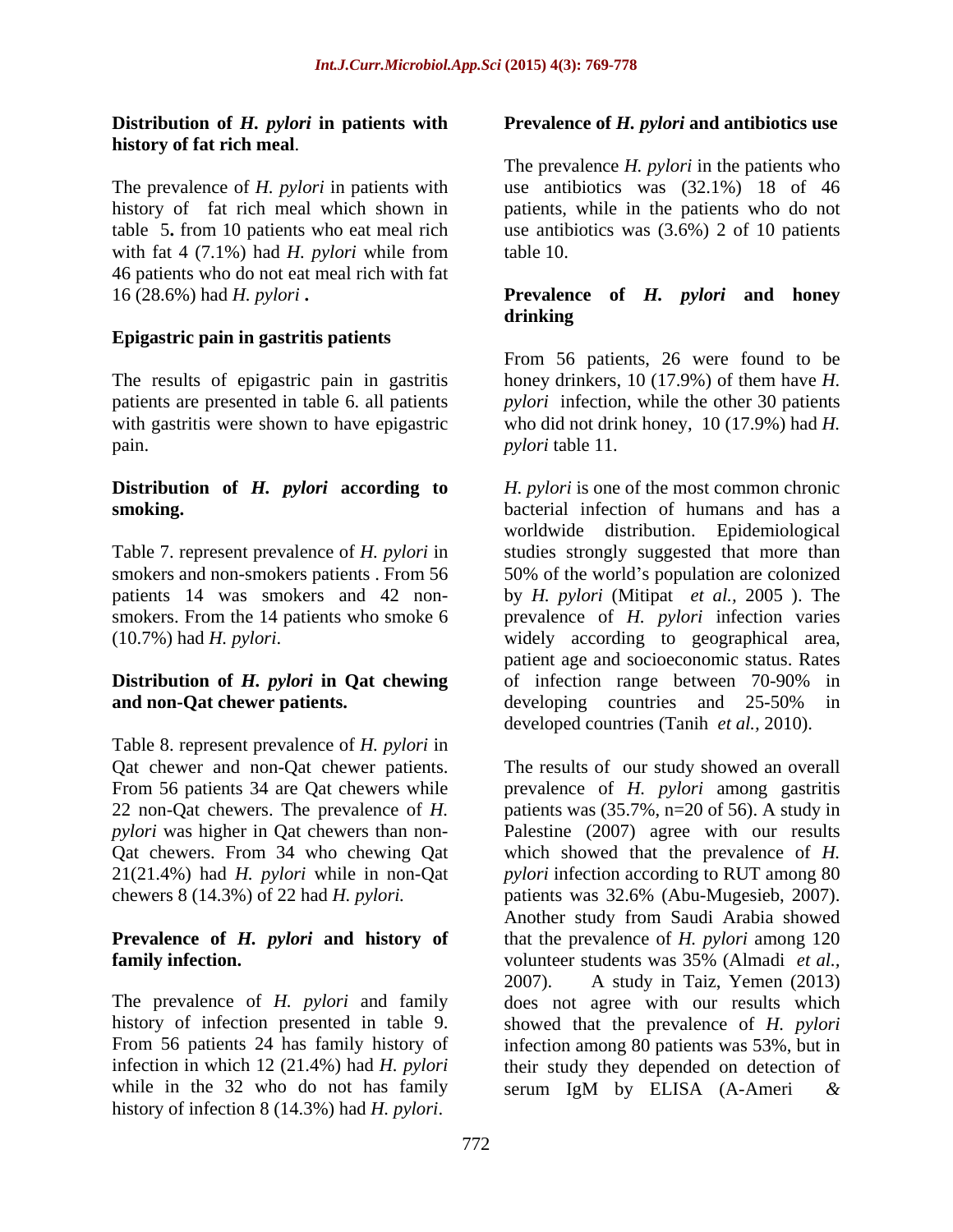Alkadasi, 2013). The variation between our to allow sufficient evaluation. In our study *pylori* positivity, the prevalence was higher epigastric pain and *H. pylori* positivity, in female than in male  $(21.4\%, n=12 \text{ of } 24)$   $(35.7\%, n=20 \text{ of } 56)$ . This is agree with disagree with other studies performed by

was in G2 there are many studies agree with plants. the present study (Malik *et al.,* 2007; Abu- Ahmad *et al.,* 2011) these studies showed that the prevalence of infection increase with between smoking and H, *pylori* positivity, the age. Our study revealed that there is a  $(A-Ameri \& Alkadasi, 2013)$  but in our *pylori* positivity, the prevalence in married

have bactericidal effects on *H. pylori* (Sun *et*  this may be due to the sample size was small

finding and this study may be due to the there is no correlation between family high specificity of serum IgM test compared history of infection and H. pylori positivity, with biopsies RUT. Our study revealed that this is agree with (Ertem *et al.*, 2003). In our there is a correlation between sex and *H.*  study there is a correlation between and (14.3%, n=8 of 32) respectively, this (Javed *et al.,* 2010 ) who showed that result is in agreement with (A-Ameri *&* epigastric pain is the most frequent symptom Alkadasi, 2013; Tanih *et al.,* 2010), but in gastritis patient. Our study showed that (Abo-Shadi *et al.,* 2013; Sasidharan *et al.,* and *H. pylori* positivity, (21.4%, n=12 of 2012).<br>
2012).  $\begin{aligned}\n &34)$ . This agree with (Raja'a *et al.*, 2000)<br>
2012). Who showed that this effect can be due stress<br>
All age groups (G) viewed correlation with that follows Qat chewing and another *H. pylori* positivity, but the percentage possible factor can be due to *H. pylori* differed from group to another where; G1 associated with Qat chewing, beverages  $(3.6\%, n=2 \text{ of } 10)$ ,  $G2$   $(28.6\%, n=16 \text{ of } 30)$ , consumed during the session or insecticides G3 (3.6%, n=2 of 16). The high prevalence and chemicals used for growing the Qat history of infection and *H. pylori* positivity, epigastric pain and *H. pylori* positivity,(35.7%, n=20 of 56). This is agree with there is a correlation between Qat chewing 34). This agree with (Raja a *et al.,* 2000) who showed that this effect can be due stress that follows Qat chewing and another plants.

correlation between a social status and *H*. Study there is no correlation between patients was significant (32.1%, n=18 of 44) studies agree with our finding (Tanih *et al.*, with *P. value*=(0.000). This result is agree 2010; Abo-Shadi *et al.*, 2013) who reported with (Brown *et al.*, 2002). That no significant difference between positive and negative *H. pylori* cases and<br>There are studies found that the fatty acids smoking status. In our study there is *al.,* 2003). But in our study there was low *pylori* positivity, (32.1%, n=18 of 46). There significant correlation between fat rich meal was no correlation between consuming and *H. pylori* positivity,(7.1%, n=4 of 10), pepper rich meal, honey drinking and *H.*  There are studies viewed correlation between smoking and *H. pylori* positivity, (A-Ameri *&* Alkadasi, 2013) but in our smoking and *H. pylori* positivity. There are positive and negative *H. pylori* cases and smoking status. In our study there is correlation between antibiotic use and *H. pylori* positivity.

| Sex    | $\overline{\phantom{a}}$ |        | $\sqrt{ }$ | <i>pylori</i> -ve |    | Total |
|--------|--------------------------|--------|------------|-------------------|----|-------|
|        |                          |        |            |                   |    |       |
| Male   |                          | 14.3%  |            | 42.9%             |    | 57.1% |
| Female | $\sqrt{10}$              | 21.404 |            | 2.1.4%            |    | 42.9% |
| Total  | $\Omega$<br>$\sim$       | 35.7%  | $\cup$     | 64.3%             | 56 | 100%  |

**Table.1** Correlation between gender and *H. pylori* infection

P. value=(0.000).(significant)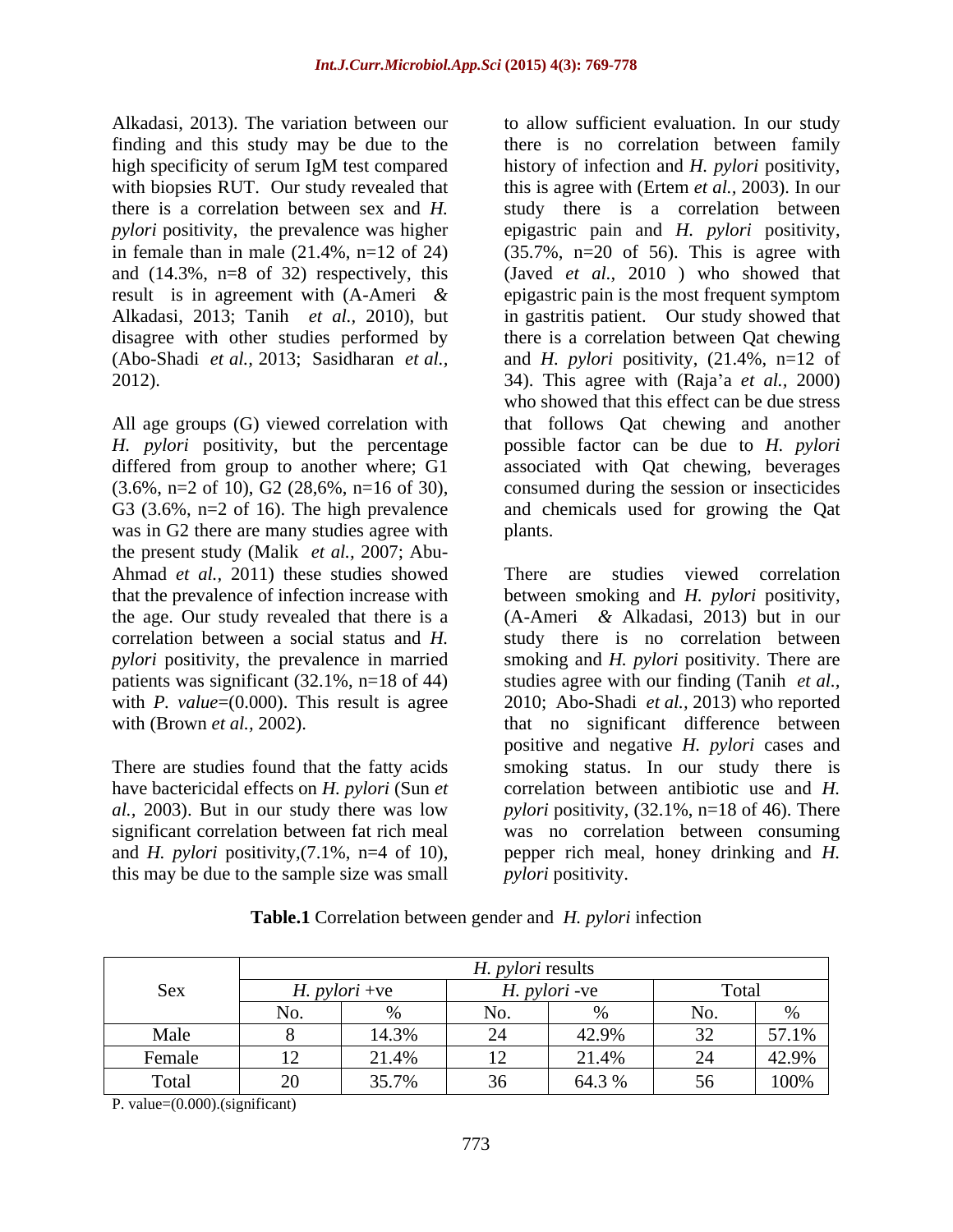## *Int.J.Curr.Microbiol.App.Sci* **(2015) 4(3): 769-778**

|                        |                 |                 |                 | <i>H. pylori</i> results |                |              |
|------------------------|-----------------|-----------------|-----------------|--------------------------|----------------|--------------|
| Age                    |                 | $H.$ pylori +ve |                 | H. <i>pylori</i> -ve     |                | <b>Total</b> |
|                        | No.             |                 |                 |                          | NO.            |              |
| $G1 \leq 20$ years     |                 | 3.6%            |                 | 14.3%                    | 1 <sub>0</sub> | 17.9%        |
| $\vert$ G2(21-40)years | 16 <sup>1</sup> | 28.0%           | $\overline{14}$ | 25.0%                    | 20<br>JU       | 53.6%        |
| $G3 \leq 60$ years     |                 | 3.6%            |                 | 25.0%                    |                | 28.6%        |
| <b>Total</b>           | ററ<br>$\sim$    | 35.7%           | U               | 65.3%                    | 56             | 100%         |

# **Table.2** Distribution of *H. pylori* according to patients ages

 $\leq$ 20years: P. value=(0.111).(non-significant); (21-40)years: P. value=(0.000).(significant)  $\leq$ 60years: P. value=(0.000).(significant)

|                     |               |                  |                                      | <i>H. pylori</i> results |                     |                 |
|---------------------|---------------|------------------|--------------------------------------|--------------------------|---------------------|-----------------|
| Social status       |               | $H.$ pylori +ve  |                                      | <i>H. pylori</i> -ve     |                     | Total           |
|                     |               |                  |                                      |                          | $\mathbf{N}$        |                 |
| <b>Married</b>      | $\sim$        | 3210%<br>$J = 1$ | $\Omega$<br>$\overline{\phantom{0}}$ | 46.4%                    |                     | 78.6%<br>10.070 |
| $C_{\text{in}}$ ala |               |                  |                                      | 17 0%                    |                     | 21.4%           |
| <b>Total</b>        | $\sim$ $\sim$ | 35.70%<br>JJ.II  | 36<br>$\sim$ $\sim$                  | 64.3%                    | 56<br>$\sim$ $\sim$ | 100%            |

## **Table.3** Social status and *H. pylori* infection

P. value=(0.000).(significant)

# **Table.4** History of consuming pepper rich meal and *H. pylori* infection

|                     |                                           |                         | H. pylori results |                       |               |       |
|---------------------|-------------------------------------------|-------------------------|-------------------|-----------------------|---------------|-------|
| Pepper rich<br>шсаі |                                           | $\therefore$ pylori +ve |                   | <i>H. pylori</i> -ve  | <b>Total</b>  |       |
|                     |                                           |                         |                   |                       |               |       |
| Yes                 | $\sim$ $\sim$<br>$\overline{\phantom{0}}$ | 21.40/                  | 16                | 28.6%                 | $\sim$        | 50.0% |
| No.<br><b>IVU</b>   |                                           | 14.30%                  | $\cap$            |                       | $\sim$ $\sim$ | 50.0% |
| <b>Total</b>        |                                           | $\Omega E$ 70/          | $\sim$            | 64 3%<br>$0 + 0 = 70$ | 56<br>$  -$   | 100%  |

P. value=(0.103).(non-significant)

# **Table.5** History of consuming fat rich meal and *H. pylori* infection

| <b>Fat rich</b> |                             |                               |                         | H. <i>pylori</i> results |                      |       |
|-----------------|-----------------------------|-------------------------------|-------------------------|--------------------------|----------------------|-------|
| mea.            | $\boldsymbol{\Pi}$ . pylor. | $\boldsymbol{H}$ . pylori +ve | <b>TT</b>               | <i>. pylori</i> -ve      |                      | Totar |
|                 |                             |                               |                         |                          |                      |       |
| Yes             |                             |                               |                         | $\bigcap$ $\bigcap$      |                      | 17.9% |
| $\mathbf{N}$    | 1<                          | 28.6%                         |                         | 53.6%                    |                      | 82.1% |
| <b>Total</b>    | $\Omega$                    | 35.7%                         | $\sim$<br>$\sim$ $\sim$ | 61.306<br>$0 + 0 = 70$   | -56<br>$\cup$ $\cup$ | 100%  |

P. value=(0.032).(significant)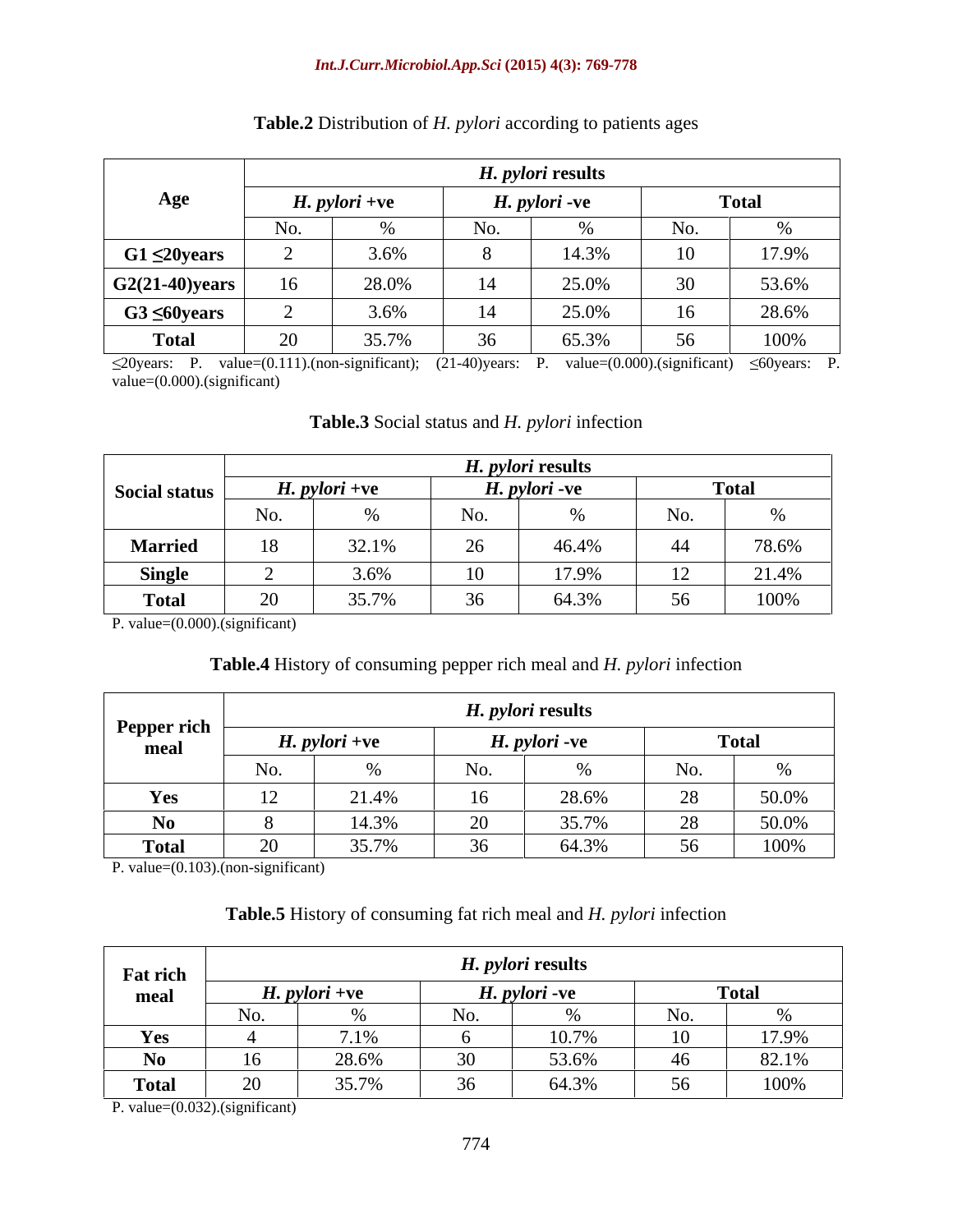## *Int.J.Curr.Microbiol.App.Sci* **(2015) 4(3): 769-778**

|                 |    |                      |      | H. <i>pylori</i> results |                     |              |
|-----------------|----|----------------------|------|--------------------------|---------------------|--------------|
| Epigastric pain |    | <i>H. pylori</i> +ve |      | H. <i>pylori</i> -ve     |                     | <b>Total</b> |
|                 |    |                      | 110. |                          | N I o               |              |
| 1C2             |    | 25.70                |      | 64.3%                    | 56                  | 100%         |
|                 |    | $0.0\%$              |      |                          |                     | $0.0\%$      |
| Total           | 20 | 35.7%                |      | 64.3%                    | 56<br>$\sim$ $\sim$ | 100%         |

# **Table.6** Correlation between Epigastric pain and *H. pylori* infection

P. value=(0.000).(significant)

# **Table.7** History of smoking and *H. pylori* infection

|                |                      |                      |          | <i>H. pylori</i> results |       |                                      |
|----------------|----------------------|----------------------|----------|--------------------------|-------|--------------------------------------|
| <b>Smoking</b> |                      | <i>H. pylori</i> +ve |          | <i>H. pylori -</i> ve    |       | $T_{\alpha\uparrow\alpha}$<br>1 Utal |
|                | $N_{\Omega}$<br>110. |                      | No.      |                          |       |                                      |
| <b>Yes</b>     |                      | 10.7%                |          | 14.3%                    |       | 25.0%                                |
| N0             |                      | 25.0%                | ററ<br>∠∪ | 50.004<br>30.07          |       | 75.0%                                |
| <b>Total</b>   |                      | 25.70/               |          | 64.3%                    | -56 - | 100%                                 |

# **Table.8** History of Qat chewing and *H. pylori* infection

|                    |              |                        |                          | <i>H. pylori</i> results |                     |               |
|--------------------|--------------|------------------------|--------------------------|--------------------------|---------------------|---------------|
| <b>Qat chewing</b> |              | $H.$ <i>pylori</i> +ve |                          | H. <i>pylori</i> -ve     |                     | <b>Total</b>  |
|                    |              |                        | ◝◠<br>11 V.              |                          |                     | $\sim$ $\sim$ |
| Yes                | $\mathbf{1}$ | 21.4%                  | $\overline{\phantom{a}}$ | 20.291                   | $\bigcap$ $\bigcap$ | 60.7%         |
| N0-                |              | 14.3%                  |                          | 25.0%                    | $\Delta$            | 39.3%         |
| Total              |              | 35.7%                  |                          | 64.3%                    | - 56                | 100%          |

P. value=(0.04).(significant)

# **Table.9** Correlation between history of family infection and *H. pylori* infection

| <b>Family history</b> |                                                      |                                                          | I. <i>pylori</i> results |              |       |
|-----------------------|------------------------------------------------------|----------------------------------------------------------|--------------------------|--------------|-------|
| of infection          | $\boldsymbol{\mu}$ . pylori +v $\boldsymbol{\gamma}$ | $\boldsymbol{\Lambda}$ . pylori -v $\boldsymbol{\Theta}$ |                          | <b>Total</b> |       |
|                       |                                                      |                                                          |                          |              |       |
|                       | 21.4%                                                | $\overline{1}$                                           | $A \Omega$               |              | 42.9% |
|                       | 14.3%                                                |                                                          | 12.00                    |              | 5710/ |
| ^4^!                  | $\gamma$ $\epsilon$ $\pi$                            |                                                          | 64.3%                    | 56           | 100%  |

P. value=(0.376).(non-significant)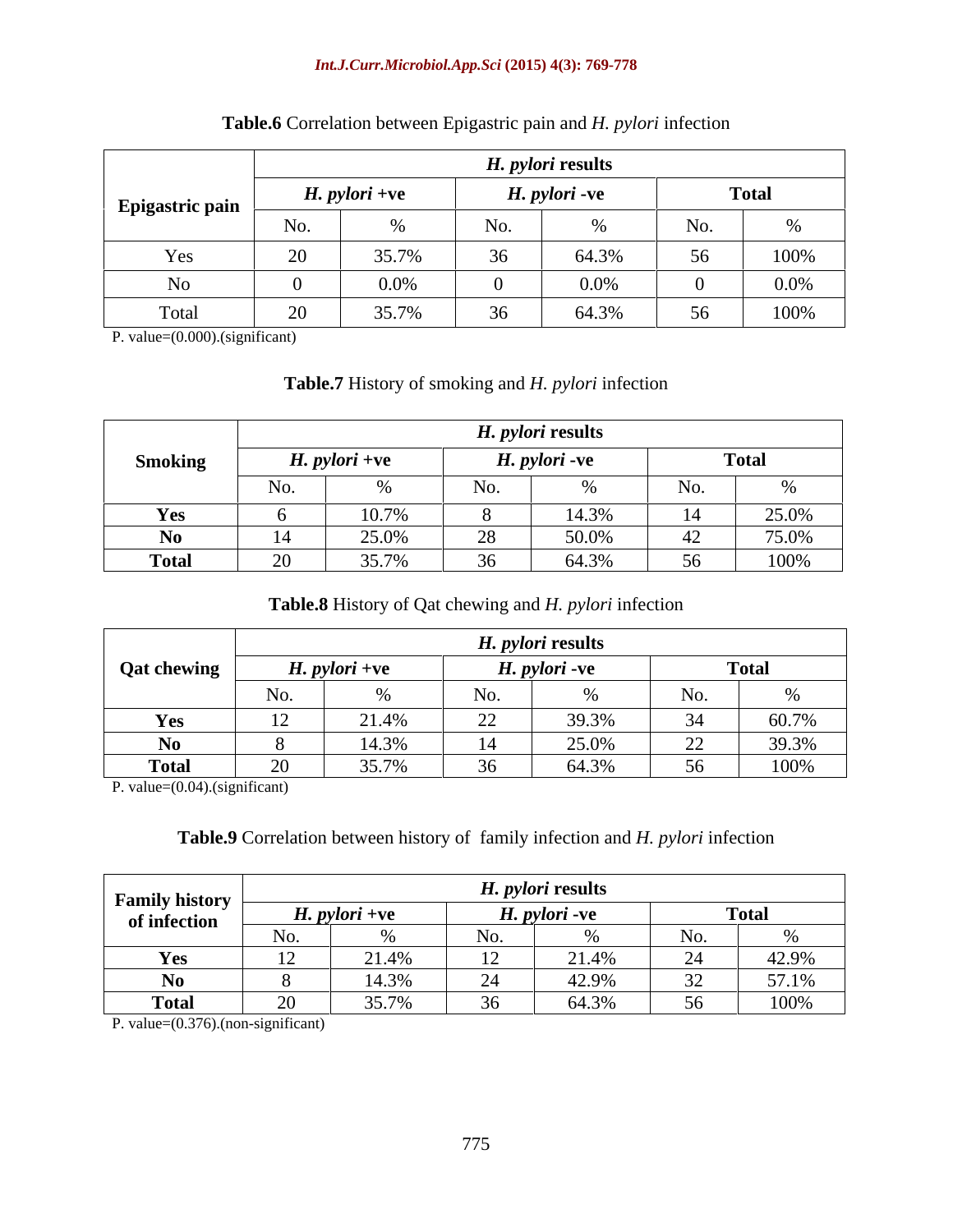## *Int.J.Curr.Microbiol.App.Sci* **(2015) 4(3): 769-778**

|                |        |                     |               | <i>H. pylori</i> results            |                 |              |
|----------------|--------|---------------------|---------------|-------------------------------------|-----------------|--------------|
| Antibiotic use |        | $H.$ pylori +ve     |               | H. <i>pylori</i> -ve                |                 | <b>Total</b> |
|                |        |                     |               |                                     | $N_{\Omega}$    |              |
|                |        | 22.10               |               | 50.0%                               |                 | 82.1%        |
|                |        | 3.6%                |               | $\Delta$ $\Delta$ $\Delta$ $\Delta$ | $\overline{10}$ | 17.9%        |
| <b>Total</b>   | $\sim$ | $25.70$ /<br>33.170 | $\sim$ $\sim$ | 64.3%                               | 56              | 100%         |

## **Table.10** History of antibiotic use and *H. pylori* infection

| Table.11 History<br>.<br>$\mathbf{u}$ <i>u pylori</i> infection<br>, of Honey<br>$\dim$ and $H_{\cdot}$ . |  |
|-----------------------------------------------------------------------------------------------------------|--|
|                                                                                                           |  |

|                                         |                |                                                                          |          | H. <i>pylori</i> results |                          |                                                                        |
|-----------------------------------------|----------------|--------------------------------------------------------------------------|----------|--------------------------|--------------------------|------------------------------------------------------------------------|
| <b>Antibiotic use</b>                   |                | $H.$ pylori +ve                                                          |          | H. <i>pylori</i> -ve     |                          | <b>Total</b>                                                           |
|                                         | No.            |                                                                          | No.      |                          | No.                      | $\%$                                                                   |
| Yes                                     | 18             | 32.1%                                                                    | 28       | 50.0%                    | 46                       | 82.1%                                                                  |
| No                                      |                | 3.6%                                                                     | - 8      | 14.3%                    | 10                       | 17.9%                                                                  |
| <b>Total</b>                            | 20             | 35.7%                                                                    | 36       | 64.3%                    | 56                       | 100%                                                                   |
| P. value= $(0.000)$ .(significant)      |                |                                                                          |          |                          |                          |                                                                        |
|                                         |                |                                                                          |          |                          |                          |                                                                        |
|                                         |                | <b>Table.11</b> History of Honey drinking and <i>H. pylori</i> infection |          |                          |                          |                                                                        |
|                                         |                |                                                                          |          |                          |                          |                                                                        |
| <b>Honey</b>                            |                |                                                                          |          | H. <i>pylori</i> results |                          |                                                                        |
| drinking                                |                | $H.$ pylori +ve                                                          |          | H. <i>pylori</i> -ve     |                          | <b>Total</b>                                                           |
|                                         |                |                                                                          |          |                          |                          |                                                                        |
|                                         | No.            |                                                                          | No.      |                          | No.                      |                                                                        |
| Yes                                     | $10^{-}$       | 17.9%                                                                    | 16       | 28.6%                    | 26                       | 46.4%                                                                  |
| <b>No</b><br><b>Total</b>               | $10^{-}$<br>20 | 17.9%                                                                    | 20<br>36 | 35.7%                    | 30                       | 53.6%                                                                  |
| P. value= $(0.243)$ . (non-significant) |                | 35.7%                                                                    |          | 64.3%                    | 56                       | 100%                                                                   |
|                                         |                |                                                                          |          |                          |                          |                                                                        |
|                                         |                |                                                                          |          |                          |                          |                                                                        |
| <b>References</b>                       |                |                                                                          |          |                          |                          | Jordan. Jordan Journal of Biological                                   |
|                                         |                | A-Ameri G.A. and Alkadasi M.N. 2013.                                     |          |                          | Sciences. 3 (1): 71-76.  | Abu-Mugesieb R.M. 2007. Risk Factors                                   |
|                                         |                | The prevalence of Helicobacter                                           |          |                          |                          | Associated with Helicobacter pylori                                    |
|                                         |                | pylori and risk factors infection                                        |          |                          |                          | Infection in Gaza, Palestine. M.sc.                                    |
|                                         |                | associated in Taiz city, Yemen.                                          |          |                          | Thesis Gaza, Palestine.  |                                                                        |
|                                         |                | International Journal of Current                                         |          |                          |                          | Almadi M., Aljebreen A., Tounesi F and                                 |
|                                         |                | Microbiology Applied Sciences. 2                                         |          |                          |                          | Abdo A. 2007. Helicobacter pylori                                      |
| $(8)$ : 226-233.                        |                |                                                                          |          |                          |                          | prevalence among medical students                                      |
|                                         |                | Abo-Shadi M.A., El-Shazly T.A. and Al-<br>Johani M.S. 2013. Clinical,    |          |                          |                          | in a high endemic area. Saudi<br>Medical Journal. 28 (6): 896-898.     |
|                                         |                | Endoscopic, Pathological and                                             |          |                          |                          | Brown L.M. 2000. Helicobacter pylori.                                  |
|                                         |                | Serological Finding of Helicobacter                                      |          |                          |                          | epidemiology and routes of                                             |
|                                         |                | Pylori Infection in Saudi Patients                                       |          |                          |                          | transmission. Epidemiological                                          |
| with                                    |                | Upper Gastrointestinal                                                   |          |                          | Review. 22 (2): 283-297. |                                                                        |
|                                         |                | Diseases. British Journal of                                             |          |                          |                          | Brown L.M., Thomas L.T. et al. 2002.                                   |
|                                         |                | Medicine & Medical Research. 3 (4):                                      |          |                          |                          | Helicobacter pylori infection in rural                                 |
| 1109-1124.                              |                | Abu-Ahmad N.M., Odeh A., Sallal A-K.J.                                   |          |                          |                          | china: demographic, lifestyle,<br>environmental factors. International |
|                                         |                | 2010. Prevalence of Helicobacter                                         |          |                          |                          | journal of epidemiology. 31. 638-46.                                   |
|                                         |                | Pylori Gastritis at the North of                                         |          |                          |                          | Cave D.R. 1996. Transmission and                                       |
|                                         |                |                                                                          |          |                          |                          | epidemiology of Helicobacter pylori.                                   |

- *pylori* and risk factors infection associated in Taiz city, Yemen.
- Abo-Shadi M.A., El-Shazly T.A. and Al- *Pylori* Infection in Saudi Patients
- Abu-Ahmad N.M., Odeh A., Sallal A-K.J. *Pylori* Gastritis at the North of Cave D.R. 1996. Transmission and

- A-Ameri G.A. and Alkadasi M.N. 2013. Abu-Mugesieb R.M. 2007. Risk Factors The prevalence of *Helicobacter*  Associated with *Helicobacter pylori* Infection in Gaza, Palestine. M.sc. Thesis Gaza, Palestine.
	- International Journal of Current Almadi M., Aljebreen A., Tounesi F and Microbiology Applied Sciences. 2 Abdo A. 2007. *Helicobacter pylori* (8): 226-233. prevalence among medical students Johani M.S. 2013. Clinical, in a high endemic area. Saudi
	- Endoscopic, Pathological and Brown L.M. 2000. Helicobacter pylori. Serological Finding of *Helicobacter* **epidemiology** and routes of with Upper Gastrointestinal Review. 22 (2): 283-297. Medical Journal. 28 (6): 896-898. Brown L.M. 2000. *Helicobacter pylori*. epidemiology and routes of **Epidemiological**
	- Diseases. British Journal of Brown L.M., Thomas L.T. et al. 2002. Medicine & Medical Research. 3 (4): *Helicobacter pylori* infection in rural 1109-1124. china: demographic, lifestyle, 2010. Prevalence of *Helicobacter*  journal of epidemiology. 31. 638-46. Review. 22 (2): 283-297. Brown L.M., Thomas L.T*. et al.* 2002. china: demographic, lifestyle, environmental factors. International
		- Cave D.R. 1996. Transmission and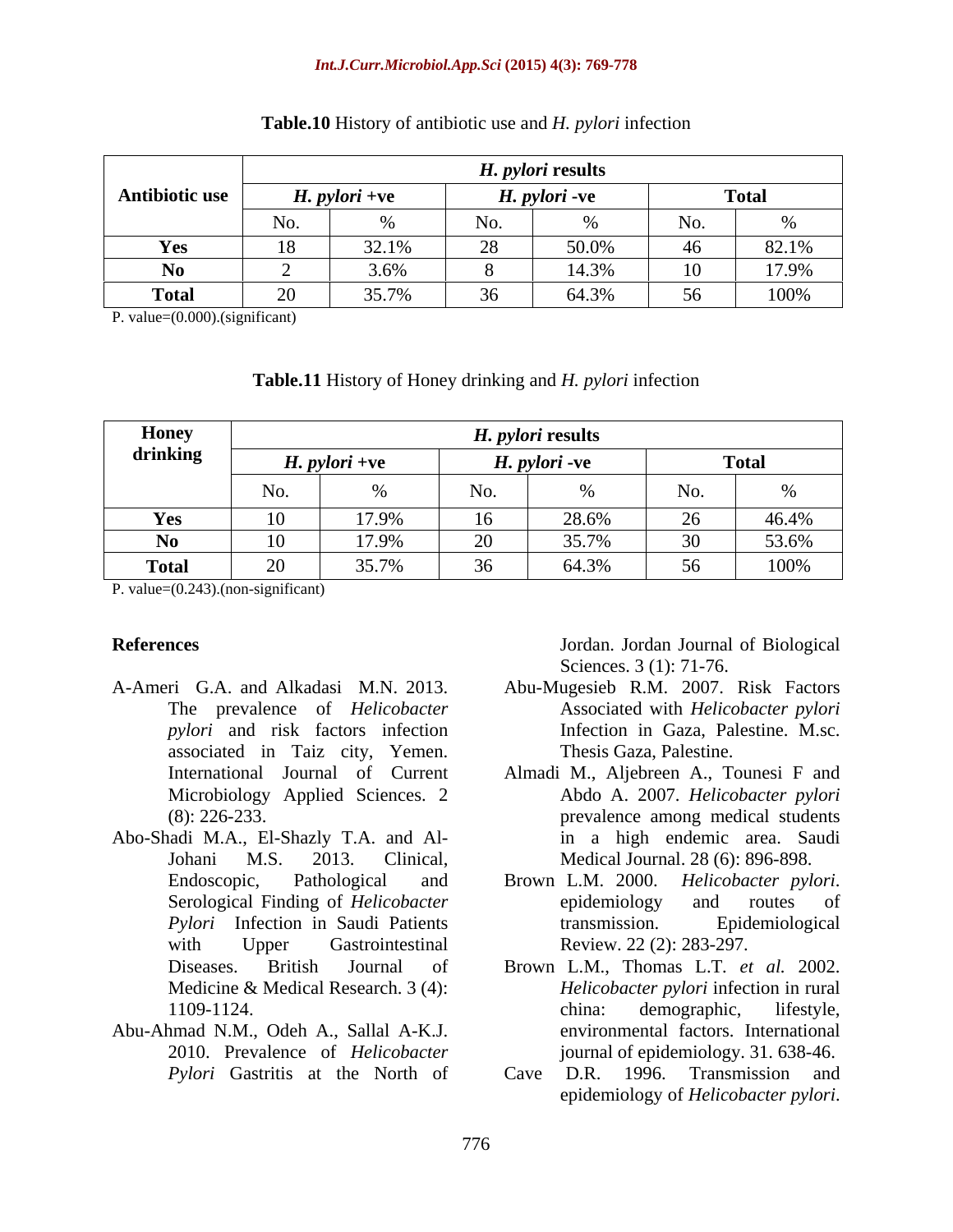$(5A): 12S-17S;$  discussion  $17S-18S.$ 

- Chair R.H., Xiao S.D., Megraud F., Leon- Barua R., Bazzoli F. 2010.
- 
- Eugenia M., Quintana G., Karl S., Maria L., *Helicobacter pylori* detection in
- Hepatology. 25. 479-486.
- of *H. pylori*. Professional Medical
- Josenhans C., Eaton K.A., Thevenot T., Suerbaum S. 2000. Switching of Encoding a Basal Body Protein. Infectious Immunology. 68 (8):
- Kusters J.G., van Vliet A.H., Kuipers E.J. 2006. Pathogenesis of *Helicobacter*
- Makola D., David A., Sheila E., Crowe., *et*

American Journal of Medicine.100 Infection and Related Gastrointestinal Diseases. Journal Clinical Gastroenterology. 6 (41): 248-258.

- *Helicobacter pylori* in developing countries. World Gastroenterology *Helicobacter pylori* infection. Best Organization Global Guidelines*.* p 1- 15. Gastroenterology. 21 (2): 205-214. Malaty H.M. 2007. Epidemiology of Practical Research Clinical
- Ertem D., Harmancý H., Pehlivanoðlu E. Malfertheiner P., Enrique Dominguez- 2003. *Helicobacter pylori* infection in Turkish preschool and school Neubrand M., Fischer H., *et al.* 1996. children: role of socioeconomic Modified rapid urease test for factors and breast feeding. The detection of *Helicobacter pylori* Turkish Journal of Pediatrics. 45 (2): infection. European Journal of 114-122. gastroenterology and hepatology. 8 Munoz J., Heckenmüller H., infection. European Journal of  $(1)$ :53-56.
	- Arias E., Henry D. 1999. Malik K.A, Shaikh R., Rehman S. 2007. Comparative study of urease tests for Prevalence of *Helicobacter pylori* in gastric biopsies. Review Biomedical. 3 (10):145-151. surgery. 23 (3):33-35. Dyspeptic Patients at Lyari General Hospital. Pakistan Journal of
- Fock K.M. and Ang T.L. 2010. Epidemiology of *Helicobacter pylori* infection and gastric cancer in Asia. versus oral-oral route. Alimentary Journal of Gastroenterology and Pharmacological Therapy. 9 (2): 85- Mégraud F. 1995. Transmission of *Helicobacter pylori*: fecal-oral 91.
- Javed M., Amin K., Muhammad D., Husain Mitipat N., Siripermpool P., Jadwattanakul A., Mahmood N. 2010. Prevalence T. and Chaunthongkum S. 2005. The Journal. 17 (3): 431-439. The infection in patients with Flagellar Motility in *Helicobacter*  Journal Tropical Medical Public *pylori* by Reversible Length T. and Chaunthongkum S. 2005. The prevalence of *Helicobacter pylori* infection in patients with gastrointestinal symptoms in Chon Buri, Thailand. Southeast Asian Health. 36 (2): 341-346.
	- Variation of a Short Homopolymeric Nihan C., Sureyya G.Y., Nurten B., Emrah Sequence Repeat in flaP, a Gene A., Zafer B., Belkis U. 2011. 4598-4603. diagnostic tests for infection. Asian Comparison of *Helicobacter pylori* antibody detection in stool with other Pacific Journal Cancer Prevention. 12. 1077-1081.
	- *pylori* Infection. Clinical Oona M ., Utt M ., Nilsson I ., Uibo O ., Microbiology Review. 19 (3): 449- Vorobjova T ., *et al.* (2004. 490. *Helicobacter Pylori* infection in *al*. 2007. *Helicobacter pylori* seroprevalance during the 11-year children in Estoniaa :decreasing